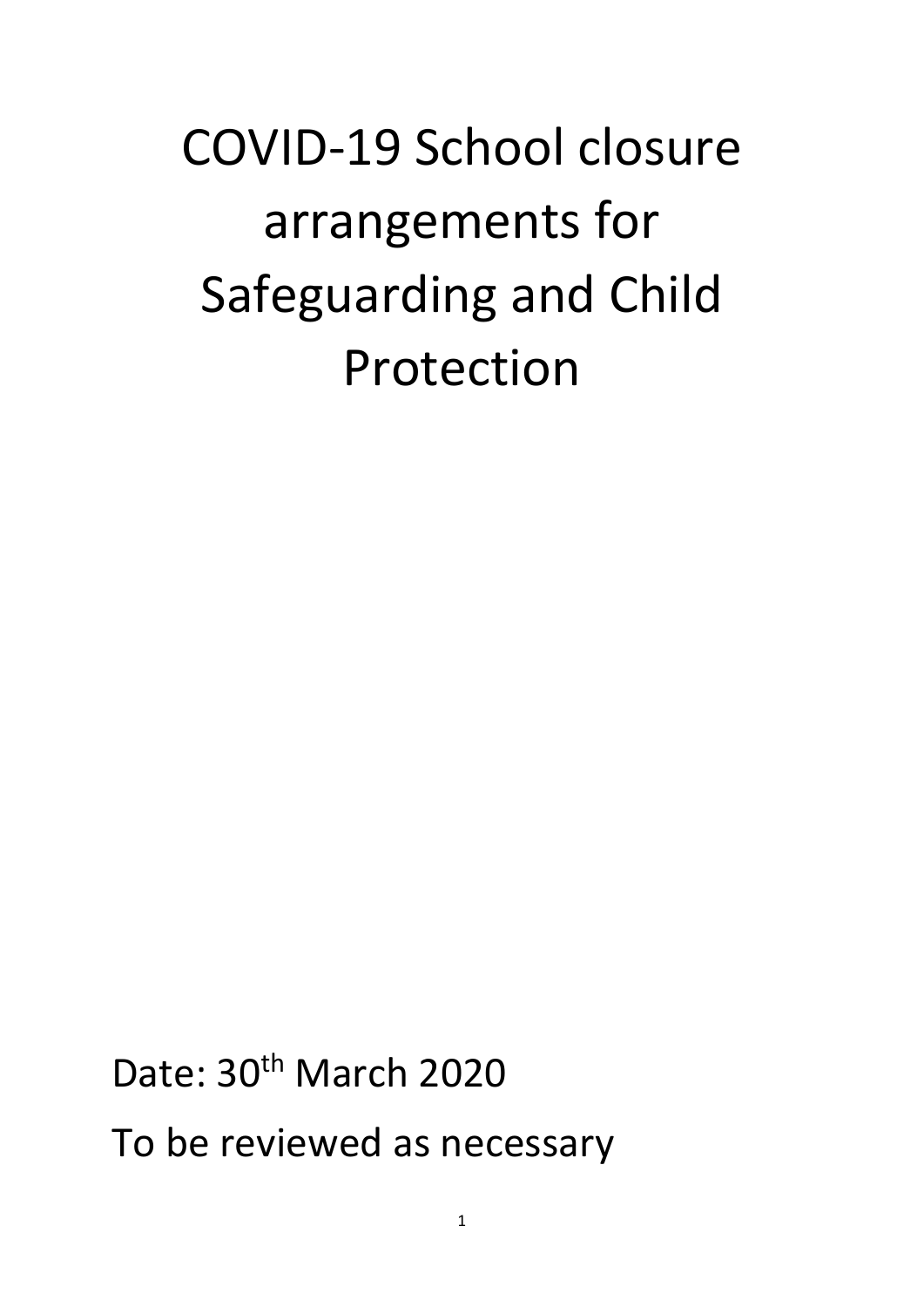# Contents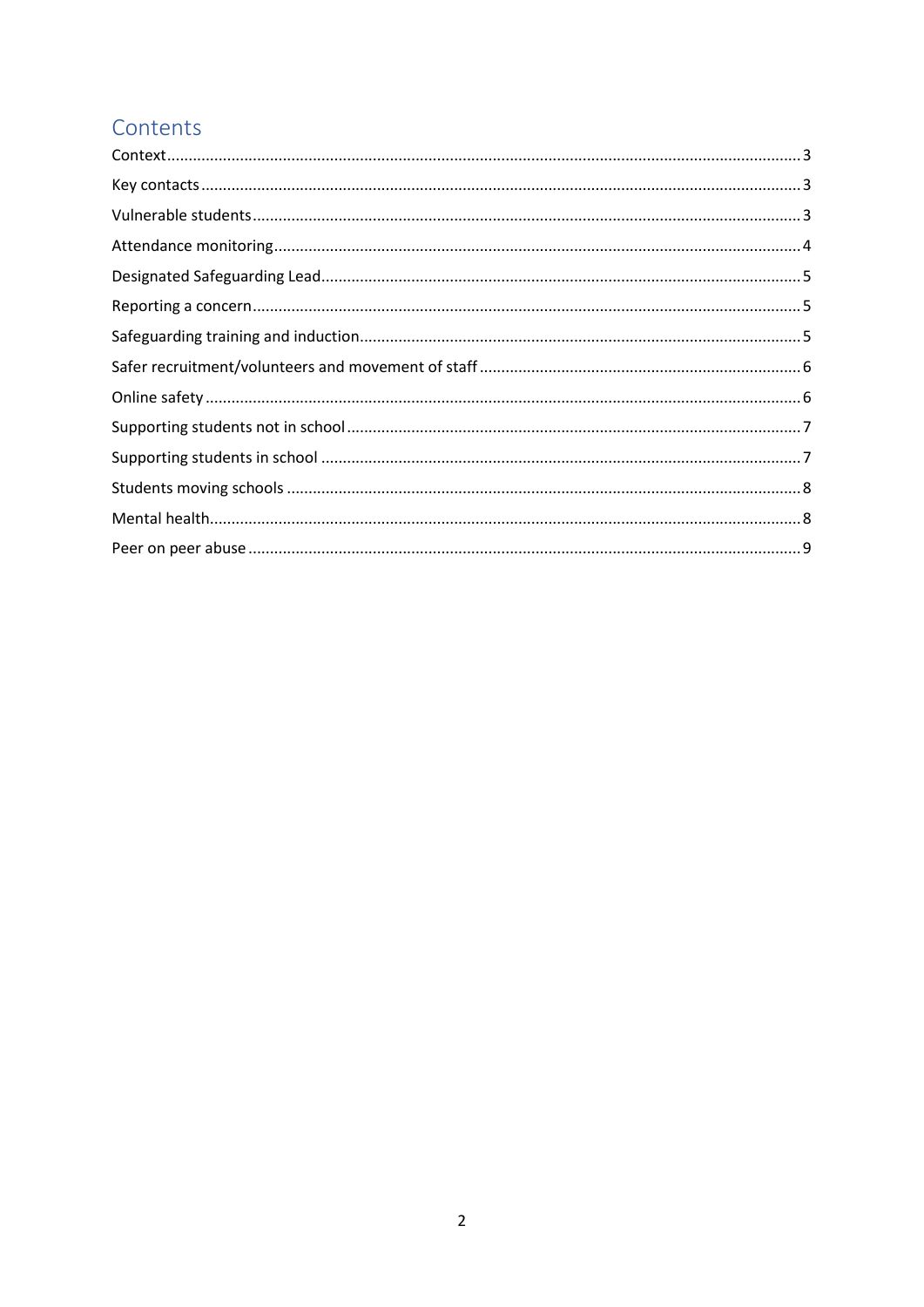# <span id="page-2-0"></span>Context

From 20th March 2020 parents were asked to keep their children at home, wherever possible, and for schools to remain open only for those children of workers critical to the COVID-19 response - who absolutely need to attend.

Schools and all childcare providers were asked to provide care for a limited number of students who are vulnerable or whose parents are critical to the COVID-19 response and cannot be safely cared for at home.

| Role                                                  | <b>Name</b>        | Contact<br><b>Number</b> | Email                                       |
|-------------------------------------------------------|--------------------|--------------------------|---------------------------------------------|
| Designated<br>Safeguarding Lead                       | Alison Vigor       | 07495 357162             | avigor1@maldenoaks.rbksch.org               |
| <b>Deputy DSL Tuition</b>                             | Louise Barnes      | 07496341457              | abarne10@maldenoaks.rbksch.org              |
| Deputy DSL KS3                                        | Ayse Osman         | 07415125559              | aosman17@maldenoaks.rbksch.org              |
| Headteacher                                           | Samantha<br>Axbey  | 07495 357162             | sam.axbey@maldenoaks.rbksch.org             |
| Safeguarding<br>Management<br><b>Committee Member</b> | Claire Knight      |                          | cknigh5@coombe.org.uk                       |
| <b>Chair of Governors</b>                             | Robert Green       |                          | rigreen.ditton@googlemail.com               |
| AfC<br>Education<br>Safeguarding Adviser              | Linda<br>Sheehan   | 07774686362              | linda.sheehan@achievingforstudents.org.uk   |
| AfC Adviser for Online<br>Services and Safety         | Peter Cowley       | 07595173975              | peter.cowley@achievingforstudents.org.uk    |
| AfC<br>School<br>Virtual<br>Headteacher               | Suzanne<br>Parrott | 07827895894              | suzanne.parrott@achievingforstudents.org.uk |

#### <span id="page-2-1"></span>Key contacts

**SPA:** 020 8547 5008 **Out of Hours:** 020 8770 5000

**LADO:** 020 8891 7370 07774332675 [lado@achievingforstudents.org.uk](mailto:lado@achievingforchildren.org.uk)

## <span id="page-2-2"></span>Vulnerable students

Vulnerable students include those who have a social worker and those students and young people up to the age of 25 with education, health and care (EHC) plans.

Those who have a social worker include students who have a Child Protection Plan and those who are looked after by the Local Authority. A student may also be deemed to be vulnerable if they have been assessed as being in need or otherwise meet the definition in section 17 of the Childrens Act 1989.

Those with an EHC plan will be risk-assessed in consultation with the Local Authority and parents, to decide whether they need to continue to be offered a school place in order to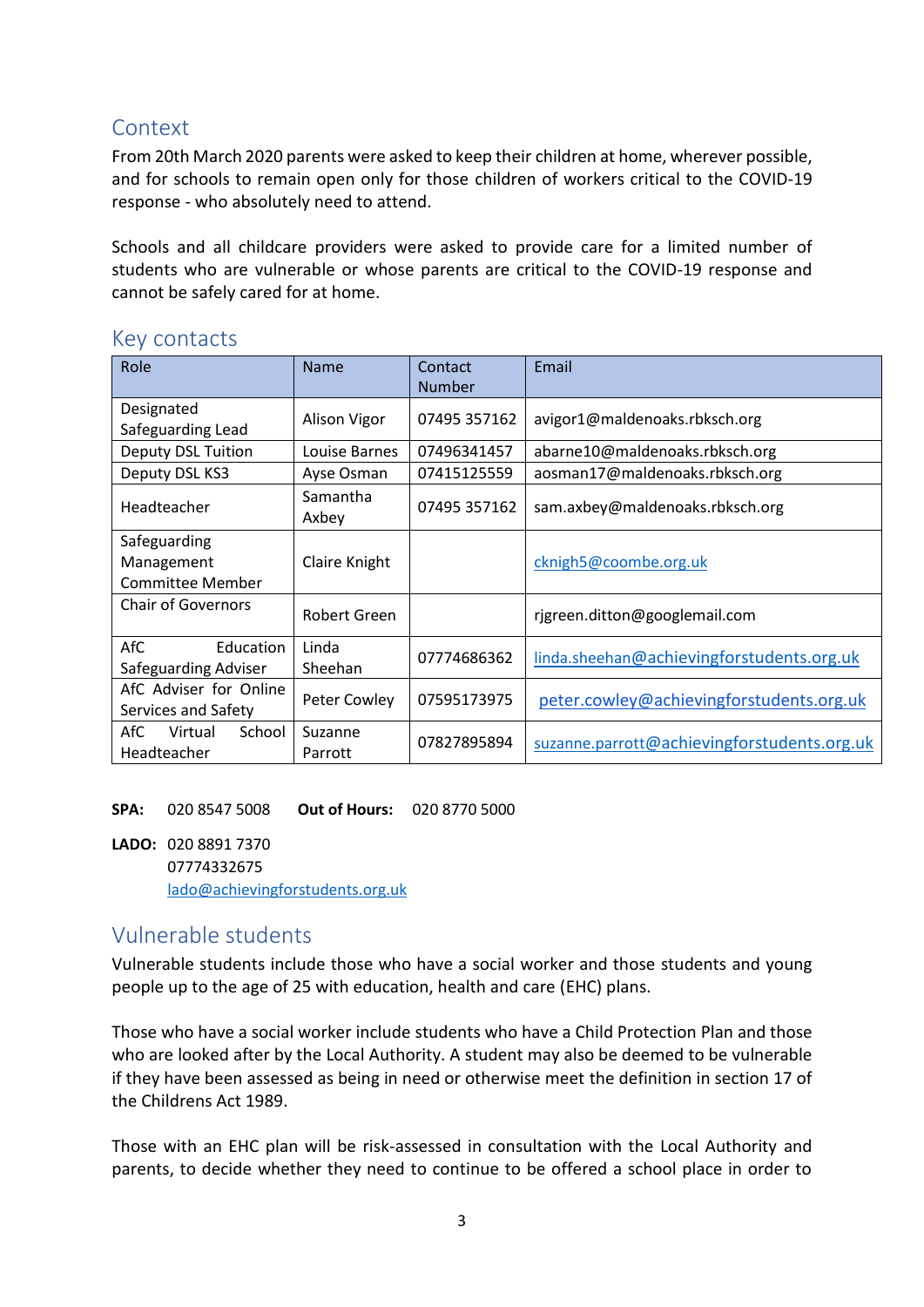meet their needs, or whether they can safely have their needs met at home. This could include, if necessary, carers, therapists or clinicians visiting the home to provide any essential services. Many students and young people with EHC plans can safely remain at home.

Eligibility for free school meals in and of itself should not be the determining factor in assessing vulnerability.

Senior leaders, especially the Designated Safeguarding Lead (and deputies) know who our most vulnerable students are. They have the flexibility to offer a place to those on the edge of receiving child social care support.

Malden Oaks will continue to work with and support student's social workers to help protect vulnerable students. This includes working with and supporting student's social workers, the local authority and Virtual School Headteacher (VSH) for studentslooked-after and previously looked-after. The lead person for this will be Alison Vigor.

There is an expectation that vulnerable students who have a social worker will attend an education setting, so long as they do not have underlying health conditions that put them at risk. In circumstances where a parent does not want to send their student to an education setting, and their student is considered vulnerable, the social worker and Malden Oaks will explore the reasons for this directly with the parent.

Where parents are concerned about the risk of the student contracting COVID19, Malden Oaks or the social worker will talk through these anxieties with the parent/carer following the advice set out by Public Health England.

Malden Oaks will encourage our vulnerable students and young people to attend school, including remotely if needed and where appropriate.

#### <span id="page-3-0"></span>Attendance monitoring

Local authorities and education settings do not need to complete their usual day-to-day attendance processes to follow up on non-attendance.

Malden Oaks and social workers will agree with parents/carers whether students in need should be attending school – Malden Oaks will then follow up on any student that they were expecting to attend, who does not.

To support the above, Malden Oaks will, when communicating with parents/carers confirm emergency contact numbers are correct and ask for any additional emergency contact numbers where they are available.

In all circumstances where a vulnerable student does not take up their place at school, or discontinues, Malden Oaks will notify their social worker.

Malden Oaks will complete the Government's daily online [attendance](https://www.gov.uk/government/publications/coronavirus-covid-19-attendance-recording-for-educational-settings) form and supply any information regarding attendance requested by Achieving for Children.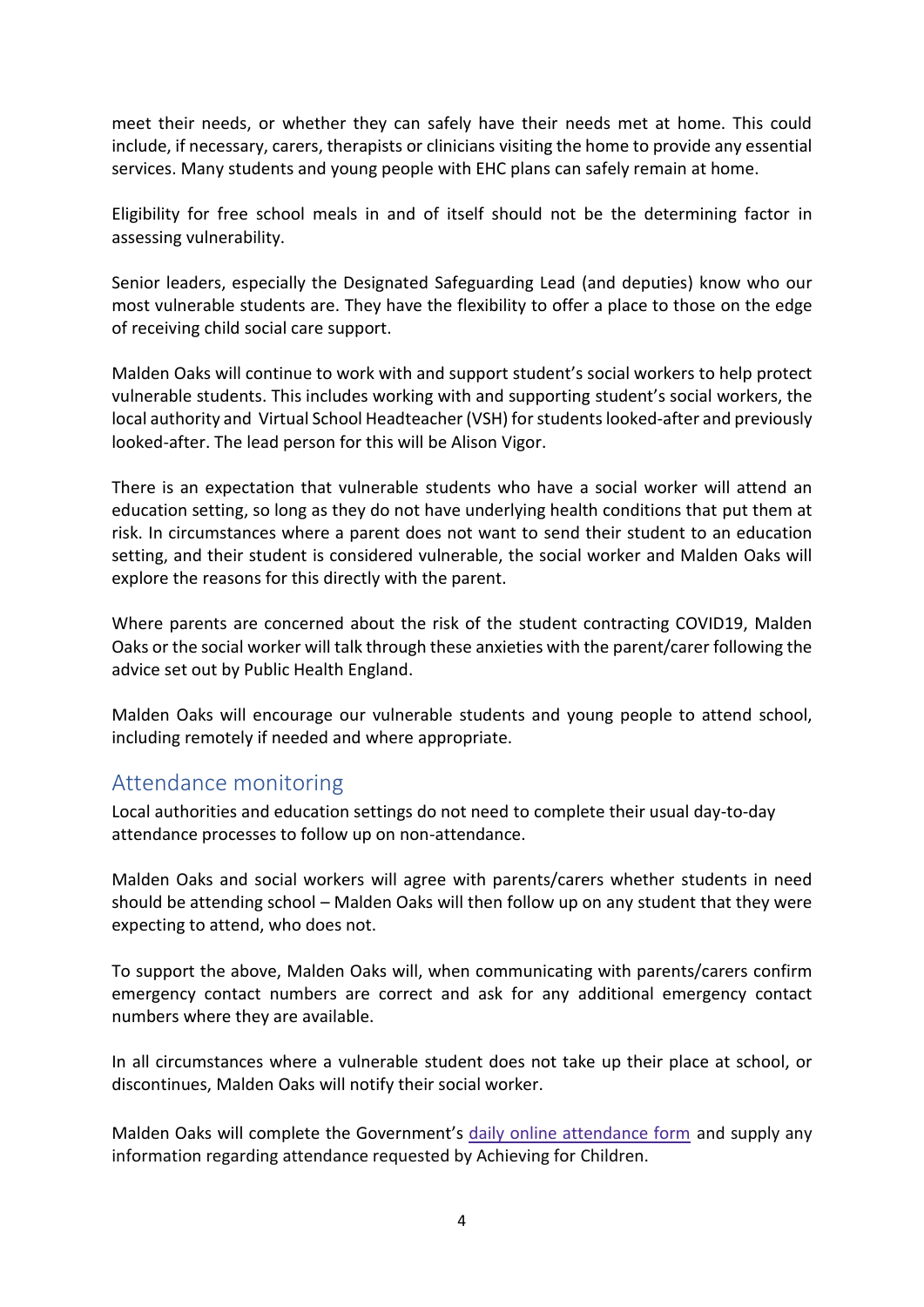# <span id="page-4-0"></span>Designated Safeguarding Lead

Malden Oaks has a Designated Safeguarding Lead (DSL) and 2 Deputy DSLs.

The Designated Safeguarding Lead is: Alison Vigor The Deputy Designated Safeguarding Lead (Tuition): Louise Barnes Deputy Designated Safeguarding Lead (KS3): Ayse Osman

The optimal scenario is to have a trained DSL (or deputy) available on site. Where this is not the case a trained DSL (or deputy) will be available to be contacted via phone or online video - for example when working from home.

Where a trained DSL (or deputy) is not on site, in addition to the above, a senior leader will assume responsibility for co-ordinating safeguarding on site. This might include updating and managing access to student protection files, liaising with the offsite DSL (or deputy) and, as required, liaising with students' social workers where they require access to students in need and/or to carry out statutory assessments at the school.

It is important that all Malden Oaks staff have access to a trained DSL (or deputy). On each day staff on site will be made aware of that person is and how to speak to them.

The DSL will continue to engage with social workers, and attend all multi-agency meetings, which can be done remotely.

#### <span id="page-4-1"></span>Reporting a concern

Where staff have a concern about a student, they should continue to follow the process outlined in the school Safeguarding and Child Protection Policy. Staff are reminded of the need to report any concern immediately and without delay.

Where staff are concerned about an adult working with students in the school, they should report the concern to the Headteacher. If there is a requirement to make a notification to the Headteacher whilst away from school, this should be done verbally and followed up with an email to the Headteacher.

Concerns regarding the Headteacher should be directed to the Chair of Governors, Robert Green.

#### <span id="page-4-2"></span>Safeguarding training and induction

DSL training is very unlikely to take place whilst there remains a threat of the COVID19 virus.

For the period COVID-19 measures are in place, a DSL (or deputy) who has been trained will continue to be classed as a trained DSL (or deputy) even if they miss their refresher training.

All existing school staff have had safeguarding training and have read part 1 of Keeping Students Safe in Education (2019). The DSL will communicate with staff any new local arrangements, so they know what to do if they are worried about a student.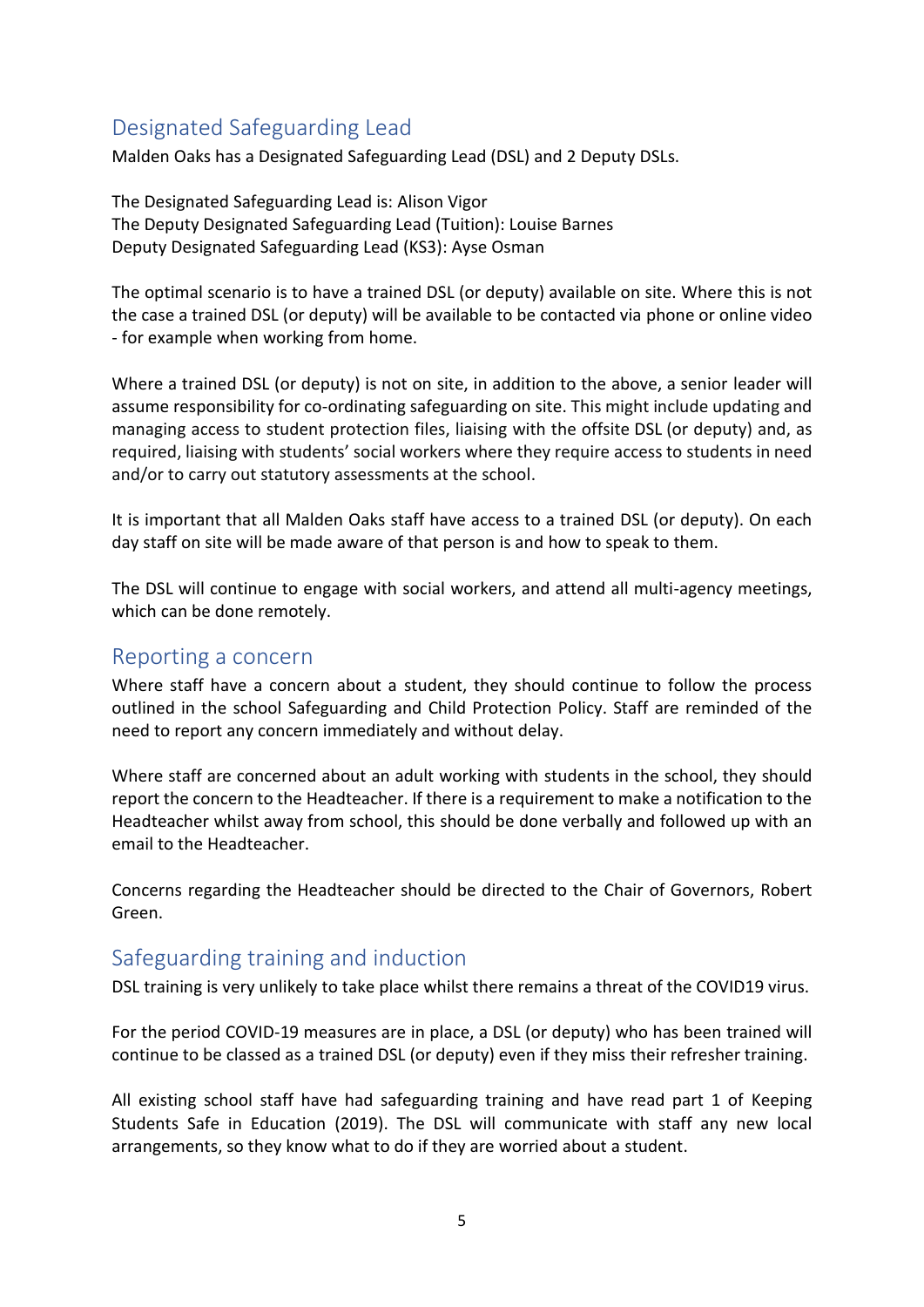Where new staff are recruited to Malden Oaks, they will continue to be provided with a safeguarding induction.

# <span id="page-5-0"></span>Safer recruitment and movement of staff

It remains essential that people who are unsuitable are not allowed to enter the school workforce or gain access to students. When recruiting new staff, Malden Oaks will continue to follow the relevant safer recruitment processes, including relevant sections in part 3 of Keeping Students Safe in Education (2019).

In response to COVID-19, the Disclosure and Barring Service (DBS) has made changes to its guidance on standard and enhanced DBS ID checking to minimise the need for face-to-face contact.

Malden Oaks will continue to follow the legal duty to refer to the DBS anyone who has harmed or poses a risk of harm to a student or vulnerable adult. Full details can be found at paragraph 163 of Keeping Students Safe in Education (2019).

Malden Oaks will continue to consider and make referrals to the Teaching Regulation Agency (TRA) as per paragraph 166 of Keeping Students Safe in Education (2019) and the TRA's 'Teacher misconduct advice for making a referral. During the COVID-19 period all referrals should be made by emailing [Misconduct.Teacher@education.gov.uk](mailto:Misconduct.Teacher@education.gov.uk)

Whilst acknowledging the challenge of the current National emergency, it is essential from a safeguarding perspective that any school is aware, on any given day, which staff will be in the school, and that appropriate checks have been carried out, especially for anyone engaging in regulated activity. As such, Malden Oaks will continue to ensure that all staff, and essential visitors sign in and out of the premises and will continue to keep the Single Central Record (SCR) up to date as outlined in paragraphs 148 to 156 in Keeping Students Safe in Education (2019).

## <span id="page-5-1"></span>Online safety

Malden Oaks' Online Safety Lead is Laura Dandy. If the Online Safety Lead is unavailable, advice can be sought from the Headteacher or from Peter Cowley (AfC Adviser for Online Services and Safety).

Malden Oaks will continue to ensure that appropriate filters and monitoring systems are in place to protect students when they are online on the school's IT systems or recommended resources.

It is important that all staff who interact with students, including online, continue to look out for signs a student may be at risk. Any such concerns should be dealt with in line with the Safeguarding and Child Protection Policy and where appropriate referrals should still be made to children's social care and as required, the police.

Malden Oaks will ensure any use of online learning tools and systems is in line with privacy and data protection/GDPR requirements.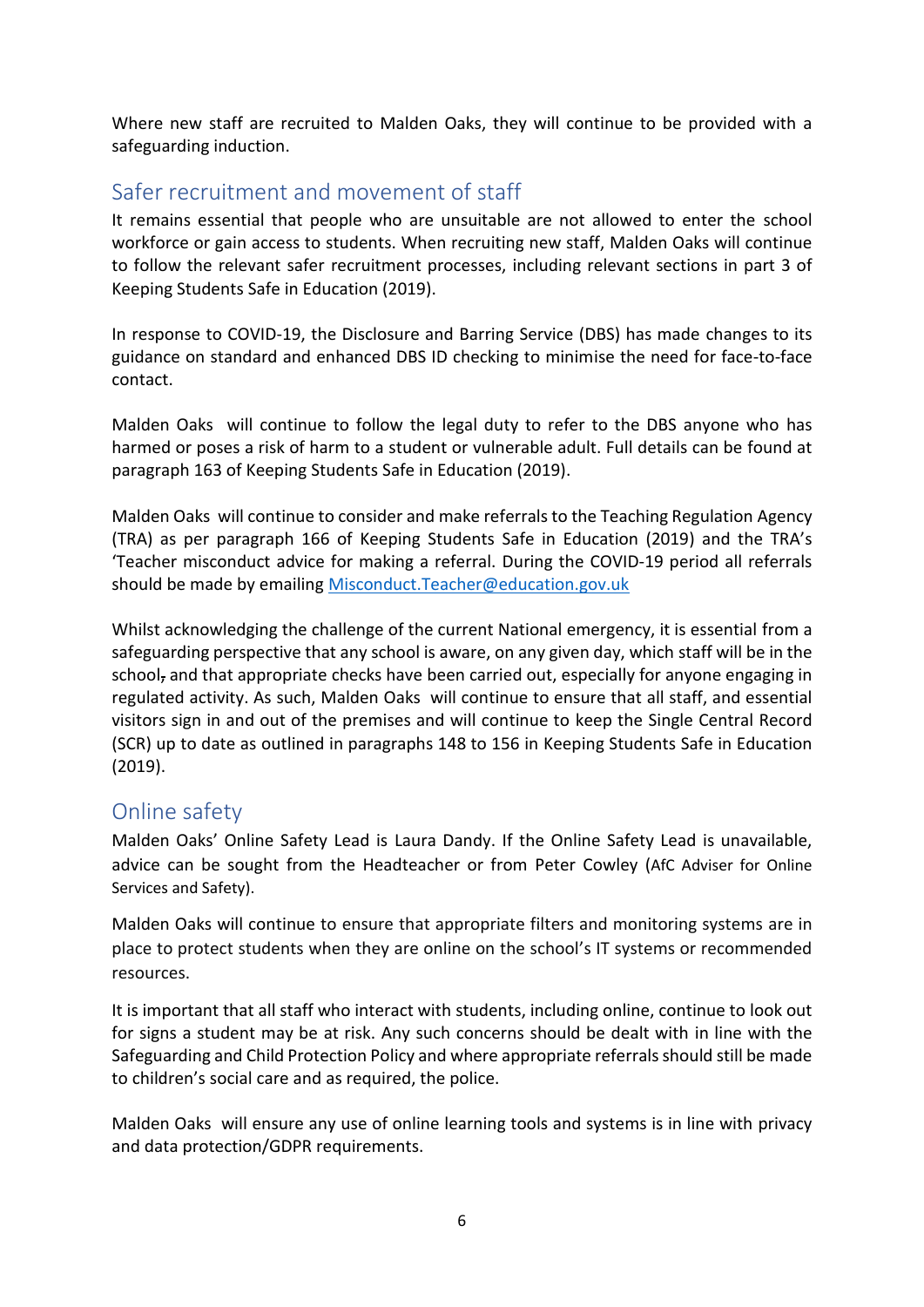Malden Oaks staff will not deliver live streaming virtual lessons. If any recorded videos are shared with students, the following must apply:

- Staff must wear suitable clothing.
- Any computers used should be in appropriate areas, for example, not in bedrooms; and the background should be blurred.
- Language must be professional and appropriate.
- No family or other household members should appear in the video.

#### <span id="page-6-0"></span>Supporting students not in school

Malden Oaks is committed to ensuring the safety and wellbeing of all its students.

A robust communication plan is in place for all of our students:

- All students and parents will receive phone contact from their assigned tutor/key worker twice a week in term time and once a week in holiday time.
- The member of staff will speak to the parent and then ask to speak to the student
- The contact will be sent to the SLT/DSL lead for the cohort who will arrange for admin support to log the contact on the SIMS system.
- If contact cannot be made at least weekly, the social worker will be informed by the SLT/DSL for the cohort. If the student does not have a social worker, other services will be informed as appropriate to the level of concern: EWS, police or our youth worker (who can make a doorstep visit).

This plan will be reviewed weekly and where concerns arise, the DSL will consider any referrals as appropriate.

The school will share safeguarding messages on its website and any communications to families.

Malden Oaks recognises that school is a protective factor for students and that the current circumstances, can affect the mental health of students and their parents/carers. Teachers at Malden Oaks will take this into consideration when setting expectations of students' work while they are at home.

## <span id="page-6-1"></span>Supporting students in school

Malden Oaks is committed to ensuring the safety and wellbeing of all its students. Malden Oaks will continue to be a safe space for all students to attend and flourish.

The Headteacher will ensure that appropriate staff are on site and staff to student ratio numbers are appropriate, to maximise safety.

Malden Oaks will refer to the Government guidance for education and childcare settings on how to implement social distancing and continue to follow the advice from Public Health England on handwashing and other measures to limit the risk of spread of COVID19.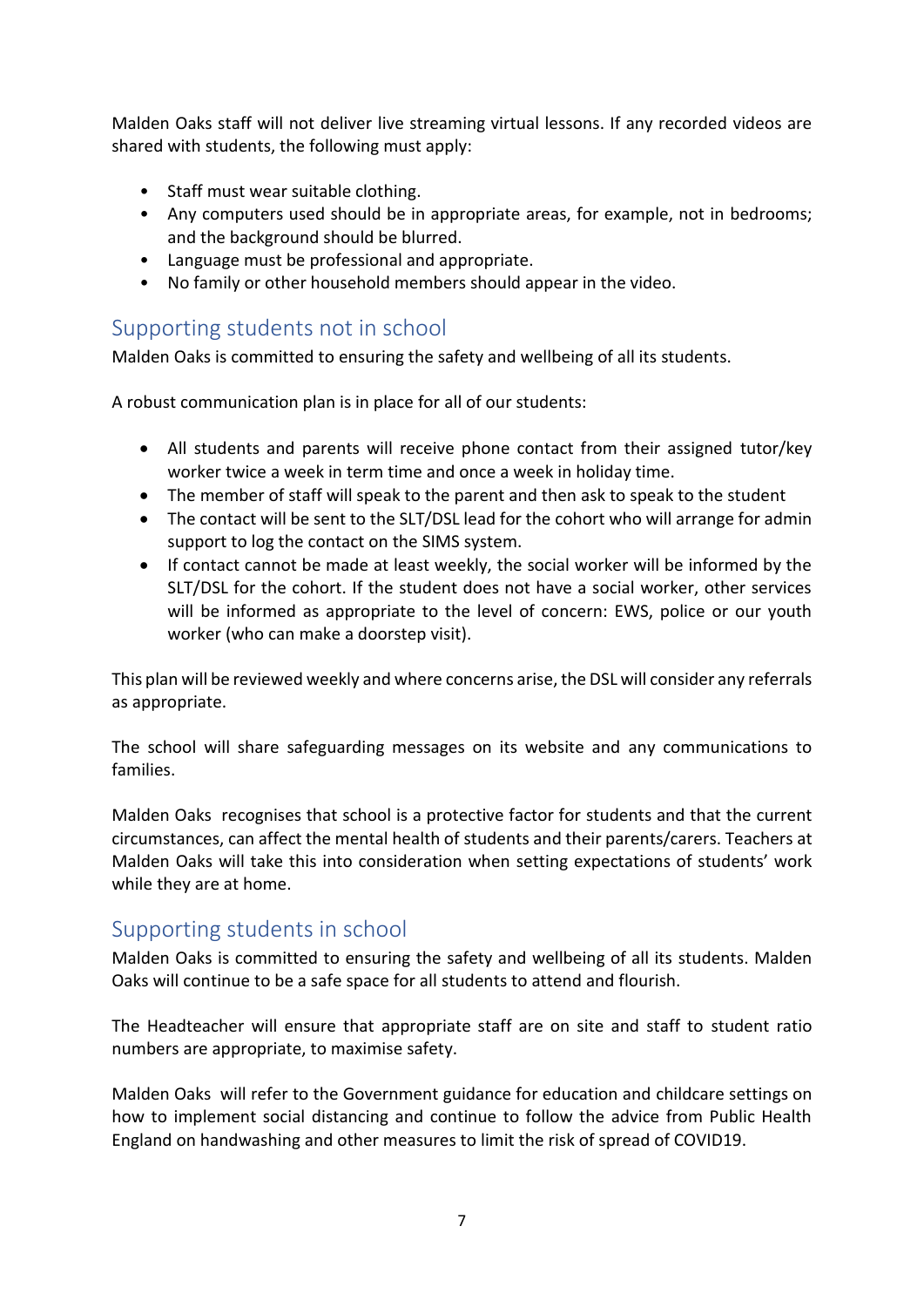Malden Oaks will ensure that where we care for students of critical workers and vulnerable students on site, we ensure appropriate support is in place for them. This will be bespoke to each student.

Where Malden Oaks has concerns about the impact of staff absence – such as our Designated Safeguarding Lead or first aiders – we will discuss them immediately with our School Improvement Partner (SIP)/Link Adviser.

## <span id="page-7-0"></span>Students moving schools

Given the current situation, Malden Oaks will not be enrolling any new students nor facilitating the transition to another school; mainstream or specialist, until the school has fully reopened. This includes tuition students.

# <span id="page-7-1"></span>Mental health

Malden Oaksis aware that negative experiences and distressing life events such as the current circumstances can affect the mental health of students and their parents.

Malden Oaks will ensure that appropriate support is in place for the students of critical workers and vulnerable students whilst on site.

Malden Oaks will continue to offer support to students who are not on site, this will take the form of twice weekly welfare check phone calls.

Malden Oaks will ensure that all students have contact details for appropriate support services. The following details have been shared with all students and their families :

- Kooth https://www.kooth.com
- Samaritans https://www.samaritans.org/ call 116 123 or email jo@samaritans.org 24 hours Samaritans offer emotional support for anyone struggling to cope.
- Shout It is powered by a team of Crisis Volunteers, who are at the heart of the service. Anyone who needs immediate support can connect with the service by texting the word BlueBook to 85258. You can find out more about 'Shout' here: https://www.giveusashout.org/
- Compassionate Neighbours Compassionate Neighbours are trained volunteers offering friendship and listening. Website gives information on worldwide compassionate action in the present coronavirus climate and ways to get in touch for connecting and friendship.
- Family Lives Family lives have a free help line that offers support and advice on any aspect of parenting and family life
	- they have volunteers working from home 9am-9pm Mon-Fri and 10am-3pm Sat/Sun 0808 800 2222
- Student Line Studentline Comforts, advises and protects students 24 hours a day and offers free confidential counselling.
- Phone 0800 1111 (24 hours) Chat 1-2-1 with a counsellor online
- Kingston Foodbanks 5 local sites offering food every weekday. Telephone 0208 391 1100
- Young Minds Online and helpline support for anyone worried about the emotional wellbeing or mental health of a young person aged 0-25